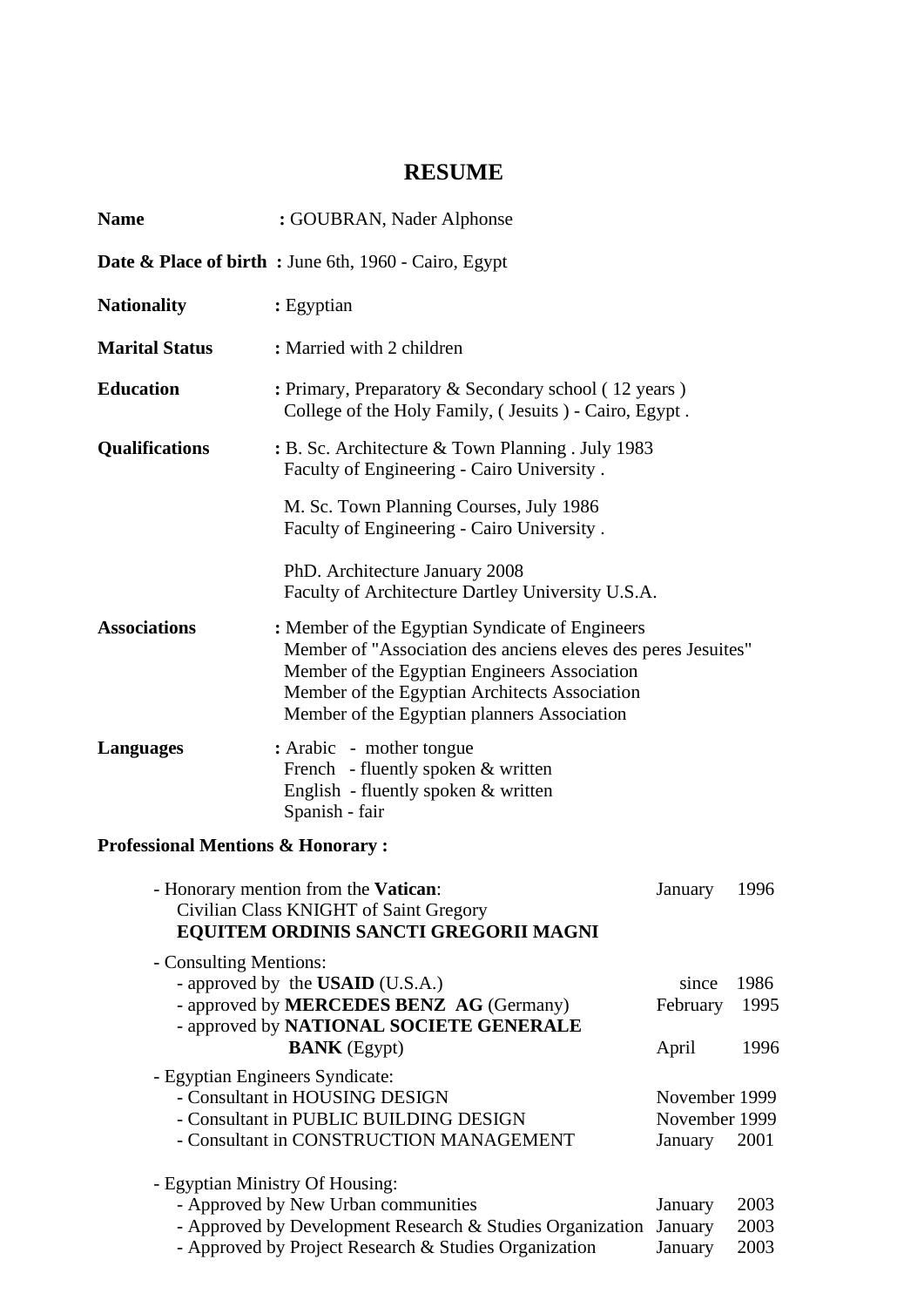# *EMPLOYMENT HISTORY :*

# **A. TOWN PLANNING & URBAN DESIGN :**

### **EMPLOYER : Prof. Dr Abdel Meguid KHALIL, consultant for SECON . ( Seoudi Egyptian Construction CO.,)**

#### **1986 - 1989 ( Senior Engineer )**

- Planning of a residential neighborhood, Nasr City . 1989
- Planning of RAAS EL HEKMA, north coast . 1988
- ( development concept, planning, design & feasibility studies )
- Planning of a residential neighborhood, Pyramids road . 1987
- Planning of a residential neighborhood, Assyout . 1986

# **EMPLOYER : The Consulting office for Planning, Architecture & Engineering ( C.O.P.A.e ) - Cairo, Egypt .**

 **1980 - 1987** 

.

- Competition for the planning & design of the area of SAHL HASHISH . Red sea coast, 1987 . member of the planning team .
- Technical studies for the replanning of ; Shebin El Kom, Kafr El Dawar, Banha, 1986
- MAADI Recreational & Housing project ( 16200 m )
- 1986, team leader for the planning & design stage .
- KHOUBA Housing project, 1981 till 1984 .
- 15th OF MAY CITY ( second stage ), 1980-1981 member of the team for the planning of the neighborhoods .

#### **EMPLOYER : Prof. Dr Yehia EL ZEINY - Arch. Ahmed FATHY . Cairo, Egypt 1986**

- Competition of the planning of " EL ERFFAN " city . OMAN .

#### **EMPLOYER : Wassef Design Office . Cairo, Egypt . 1986**

- Planning of a touristic village, 70km west of Alexandria .

#### **EMPLOYER : Dr Fahmy HUSSEIN, Dr Ezzat NABIH, Dr Abdel Halim El NALY, Dr Ismail REDA . Cairo, Egypt . 1985**

- International Competition for the Planning & Design of the " UMM EL KOURA" University, Makkah, Seoudi Arabia . ( member of the team of the Planning concept of the competition , head of group for the housing part of the project ) .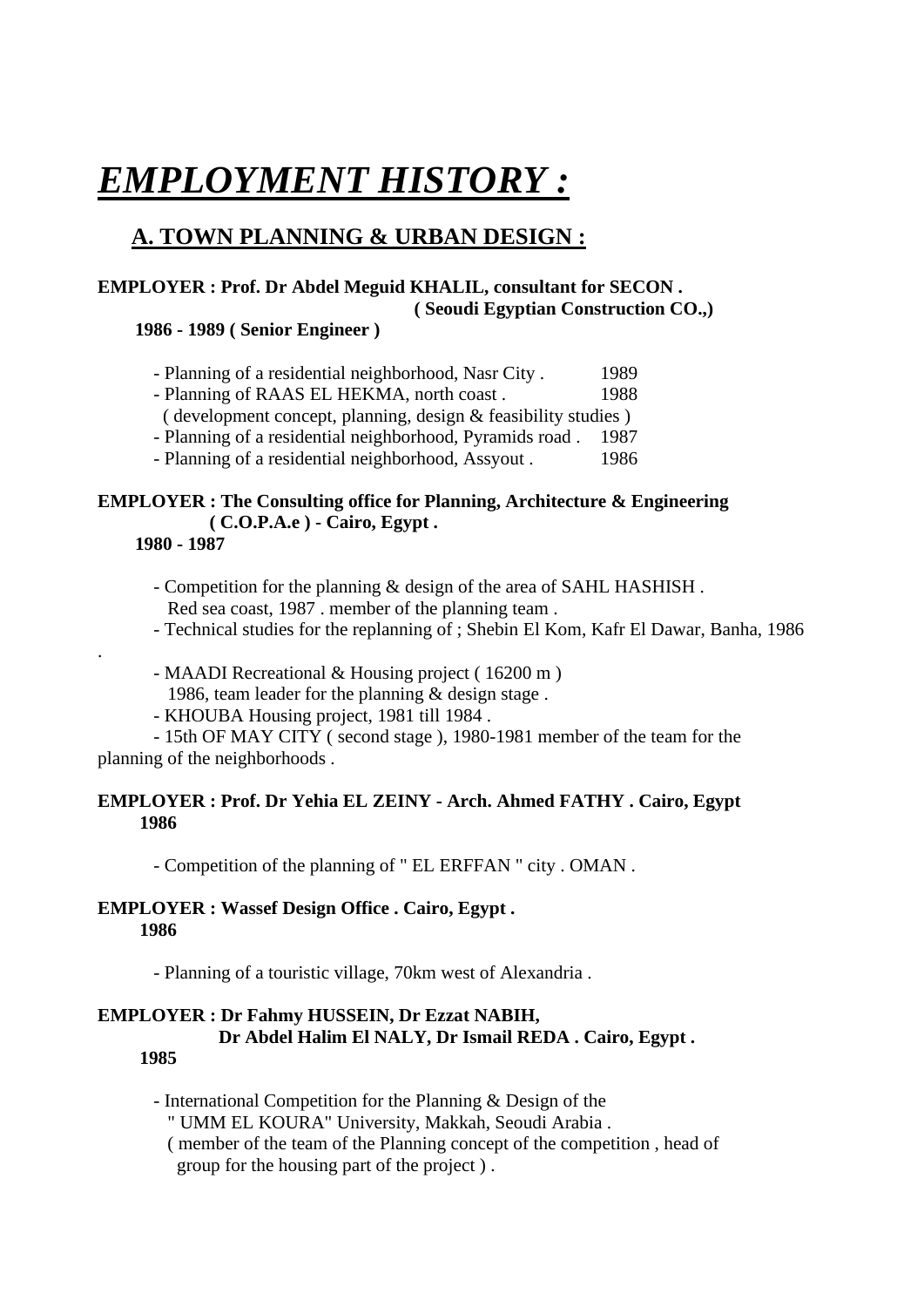#### **B. ARCHITECTURE :**

#### **EMPLOYER : Prof. Dr Yehia El ZEINY & Prof. Dr. Abdel Meguid KHALIL, consultants .**

#### **1987-1989**

- CONVENTION CENTER, SHERATON HELIOPOLIS HOTEL . ( construction )

Senior Site Engineer & Project Manager .

- Gulf Egypt Co Headquarters, Cairo . ( design & supervision of construction )
- Administration building of Sheraton hotel, Cairo . ( design & supervision ) .

#### **1983-1985**

- SHERATON HELIOPOLIS HOTEL :

- Interior design of the Tropical Garden ( El SAKIA ) .
- Extension of the back service court .
- Project of the Convention Center . ( design & tender documents ) .

#### **1982**

#### - MERIDIEN HELIOPOLIS HOTEL :

consultancy services for the N.C.H. owner of the project .

- assistant to the judes for the international competition .
- revision of drawing & tender documents .
- contractors pre qualifications studies & investigations .

#### **EMPLOYER : The Consulting Office for Planning, Architecture & Engineering (C.O.P.A.e.) - Cairo, Egypt .**

#### **1986**

International limited competition for the design of the head office of ENPPI, ( Egyptian Petroleum Firm in joint venture with BECHTEL ) . ( SECOND PRICE ) Team leader of the competition .

#### **1983-1985**

- National Museum of Egyptian Civilization .

( International competition on 2 stages ) .

- ( FIRST PRICE, stage 1 & SECOND PRICE, stage 2 ) Team leader for the competition .
- Residential building; Alexandria, Zamalek .
- Feasibility studies for housing projects .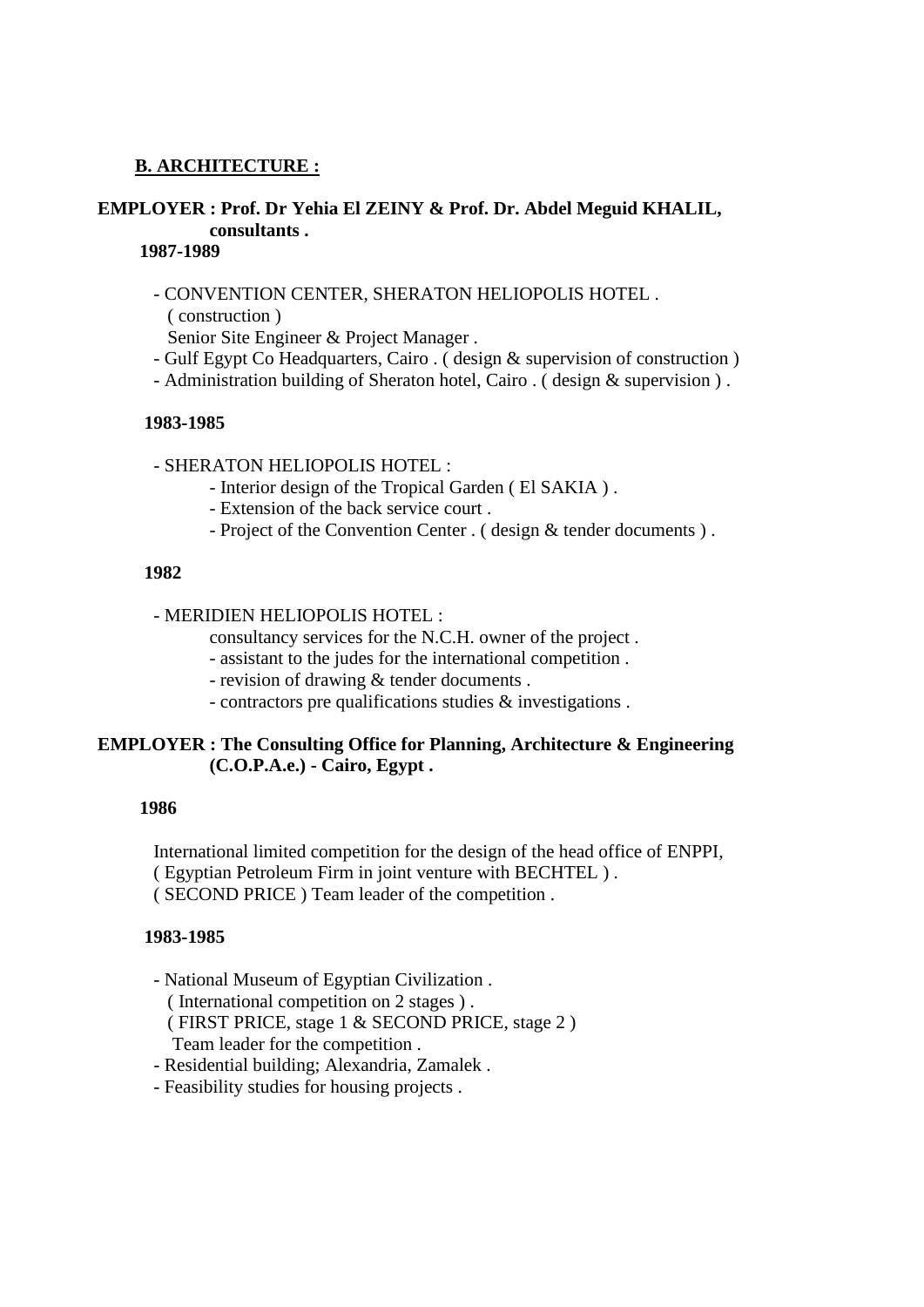#### **1981**

- Extension of Nefertary hotel, Abu Simbel .
- Extension of Palestine hotel & Swimming pool area, Alexandria .
- Multi Storey Garage, ( Gomhoureya), Cairo .
- Residential building, Dokki, Cairo .
- NOUBBAH Housing Project, ( design of typical residential buildings ) .

#### **1980**

- Design of Kindergardens & Primary schools for the second stage neighborhoods of " 15th MAY " city .

#### **EMPLOYER : Wassef Design Office . Cairo, Egypt . 1983-1987 ( part time )**

- \* Projects for the U.S. Ministry of Foreign Affairs
	- New Annex & Renovation of the Marine Guard House . U.S. embassy, Cairo .
	- Renovation of the Embassador Residence, Zamalek, Cairo .
- \* Projects in joint venture with " Professional Services International " ( American architectural firm ) Colorado U.S.A.
	- New Dormitory for the American University in Cairo, Zamalek, Cairo, (design competition ) .
	- Gymnasium for the Cairo American College, Maadi, Cairo .

#### \* General Projects :

- Kato Aromatic Office Building ( design competition ) .
- Plastic Factory ( design & working drawings ) .
- House for the Eldery ( design stage ) .
- Extension of the ; " Notre Dame de Perpetuel Secours " school . ( design & working drawing ) .
- Villa at Sidi Kreir, ( design stage ) .
- Three Stars Hotel, North Coast, 45 km west of Alexandria . ( design )
- Touristic Village, North Coast, 70 km west of Alexandria . ( design )
- Center for the " Right to Live Association " for the mentally retarded . ( design & working drawings - tender documents ) .
- Renovation of the Bab El Louk central . (design & tender documents).

#### **EMPLOYER : " Bureau voor Archiectuur en Stedebouw B.V. "**

R. J.B. BARON VAN ASBECK, Apeldoorn, THE NETHERLANDS .

#### **1982**

- Restoration of the " HET LOO " Palace at Apeldoorn, Holland .